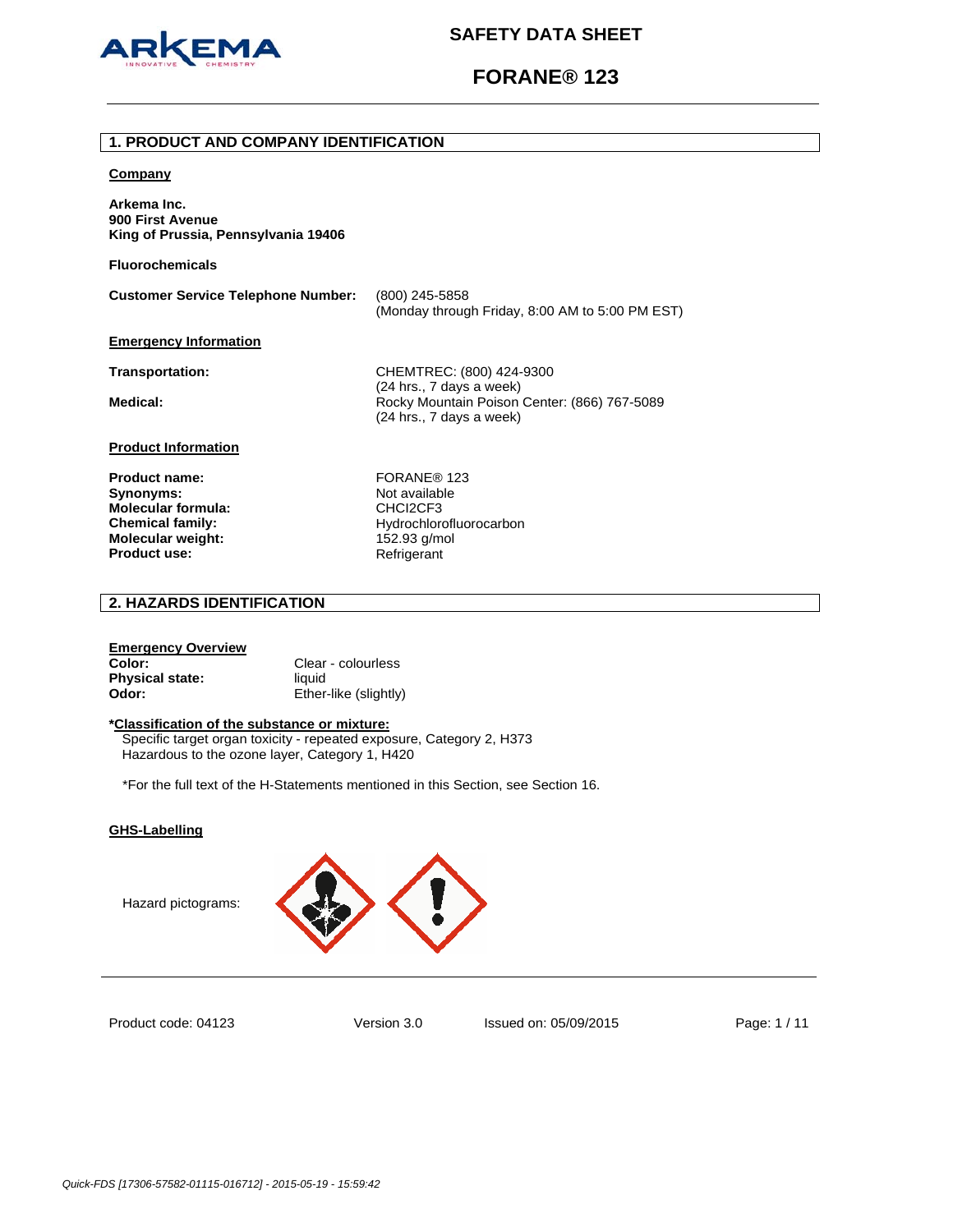



**FORANE® 123**

Signal word: **Warning**

#### **Hazard statements:**

H420 : Harms public health and the environment by destroying ozone in the upper atmosphere. H373 : May cause damage to organs through prolonged or repeated exposure.

### **Supplemental Hazard Statements:**

May decompose on contact with flames or extremely hot metal surfaces to produce toxic and corrosive products. Specific target organ toxicity - repeated exposure: liver. May cause frostbite. May displace oxygen and cause rapid suffocation. May cause headache, nausea, dizziness, drowsiness, loss of consciousness. May cause cardiac sensitization/cardiac arrhythmia.

### **Precautionary statements:**

#### **Prevention:**

P260 : Do not breathe gas/mist/vapours/spray.

#### **Response:**

P314 : Get medical advice/ attention if you feel unwell.

#### **Disposal:**

P501 : Dispose of contents/ container to an approved waste disposal plant. P502 : Refer to manufacturer/ supplier for information on recovery/ recycling.

#### **Supplemental information:**

#### **Potential Health Effects:**

Liquid : Rapid evaporation of the liquid may cause frostbite. Vapor: Vapor is heavier than air and can cause suffocation by reducing oxygen available for breathing. Central nervous system effects: headache, nausea, dizziness, drowsiness, loss of consciousness. Stress induced heart effects: Inhalation may cause an increase in the sensitivity of the heart to adrenaline, which could result in irregular or rapid heartbeats and reduced heart function.

### **Medical conditions aggravated by overexposure:**

Heart disease or compromised heart function. Liver disorders

## **3. COMPOSITION/INFORMATION ON INGREDIENTS**

| <b>Chemical Name</b>                  | CAS-No.  | <b>Wt/Wt</b> | <b>GHS Classification**</b> |
|---------------------------------------|----------|--------------|-----------------------------|
| Ethane, 2,2-dichloro-1,1,1-trifluoro- | 306-83-2 | 100 %        | H420, H373                  |

Product code: 04123

Version 3.0 Issued on: 05/09/2015 Page: 2 / 11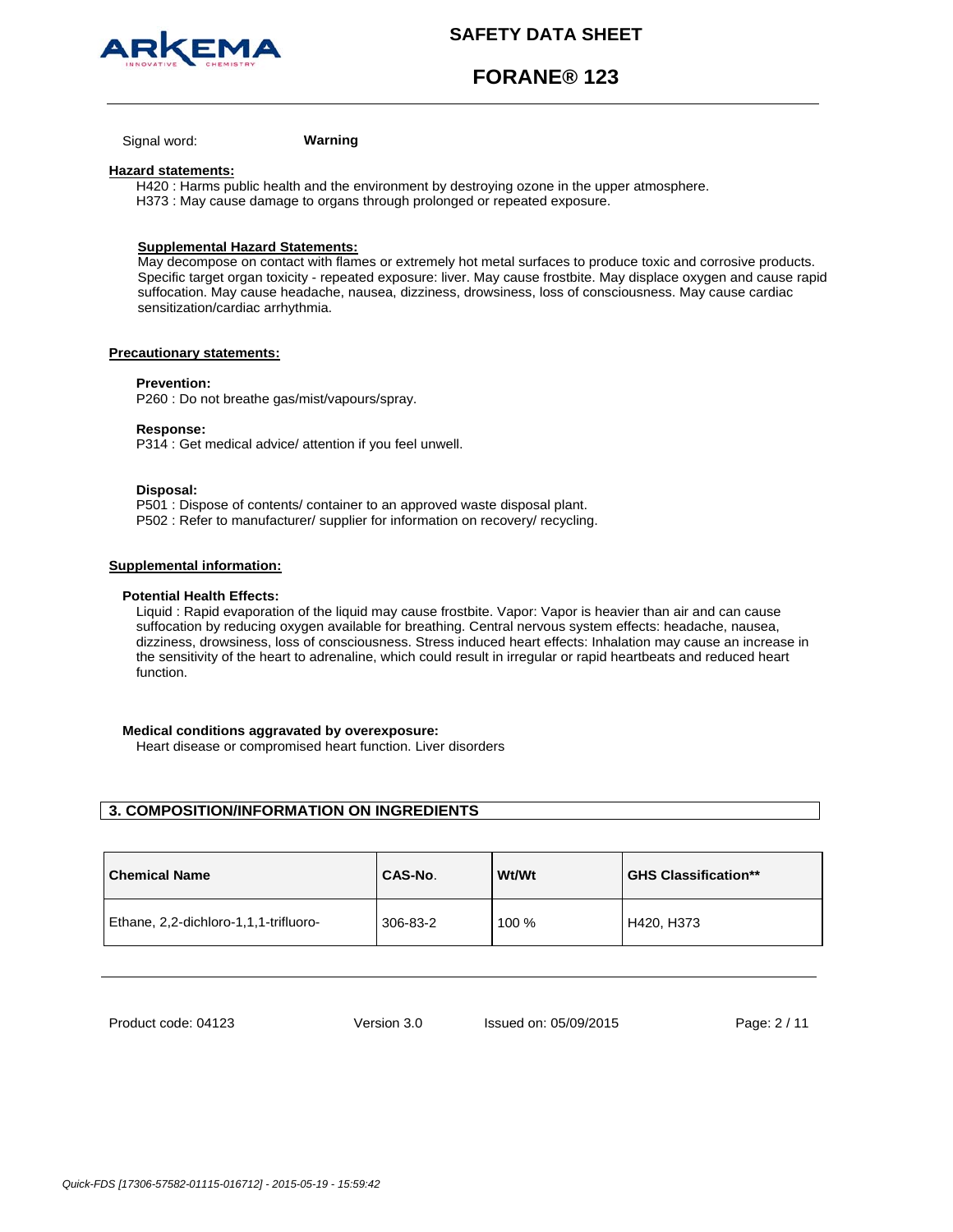

# **FORANE® 123**

\*\*For the full text of the H-Statements mentioned in this Section, see Section 16.

## **4. FIRST AID MEASURES**

#### **Inhalation:**

If inhaled, remove victim to fresh air. If not breathing, give artificial respiration. If breathing is difficult, give oxygen. Get medical attention.

#### **Skin:**

If on skin, flush exposed skin with lukewarm water (not hot), or use other means to warm skin slowly. Get medical attention if frostbitten by liquid or if irritation occurs. Remove contaminated clothing and shoes. Wash clothing before reuse. Thoroughly clean shoes before reuse.

#### **Eyes:**

Immediately flush eye(s) with plenty of water.

#### **Ingestion:**

If swallowed, DO NOT induce vomiting. Get medical attention. Never give anything by mouth to an unconscious person.

#### **Notes to physician:**

Do not give drugs from adrenaline-ephedrine group.

## **5. FIREFIGHTING MEASURES**

#### **Extinguishing media (suitable):**

Water spray, Carbon dioxide (CO2), Foam, Dry chemical

#### **Protective equipment:**

Fire fighters and others who may be exposed to products of combustion should wear full fire fighting turn out gear (full Bunker Gear) and self-contained breathing apparatus (pressure demand / NIOSH approved or equivalent).

#### **Further firefighting advice:**

Fire fighting equipment should be thoroughly decontaminated after use. Water mist should be used to reduce vapor concentrations in air. Cool closed containers exposed to fire with water spray.

#### **Fire and explosion hazards:**

May decompose on contact with flames or extremely hot metal surfaces to produce toxic and corrosive products. Some mixtures of HCFCs and/or HFCs, and air or oxygen may be combustible if pressurized and exposed to extreme heat or flame.

When burned, the following hazardous products of combustion can occur:

Carbon oxides Hydrogen fluoride hydrogen chloride Carbonyl halides

Product code: 04123

Version 3.0 Issued on: 05/09/2015 Page: 3 / 11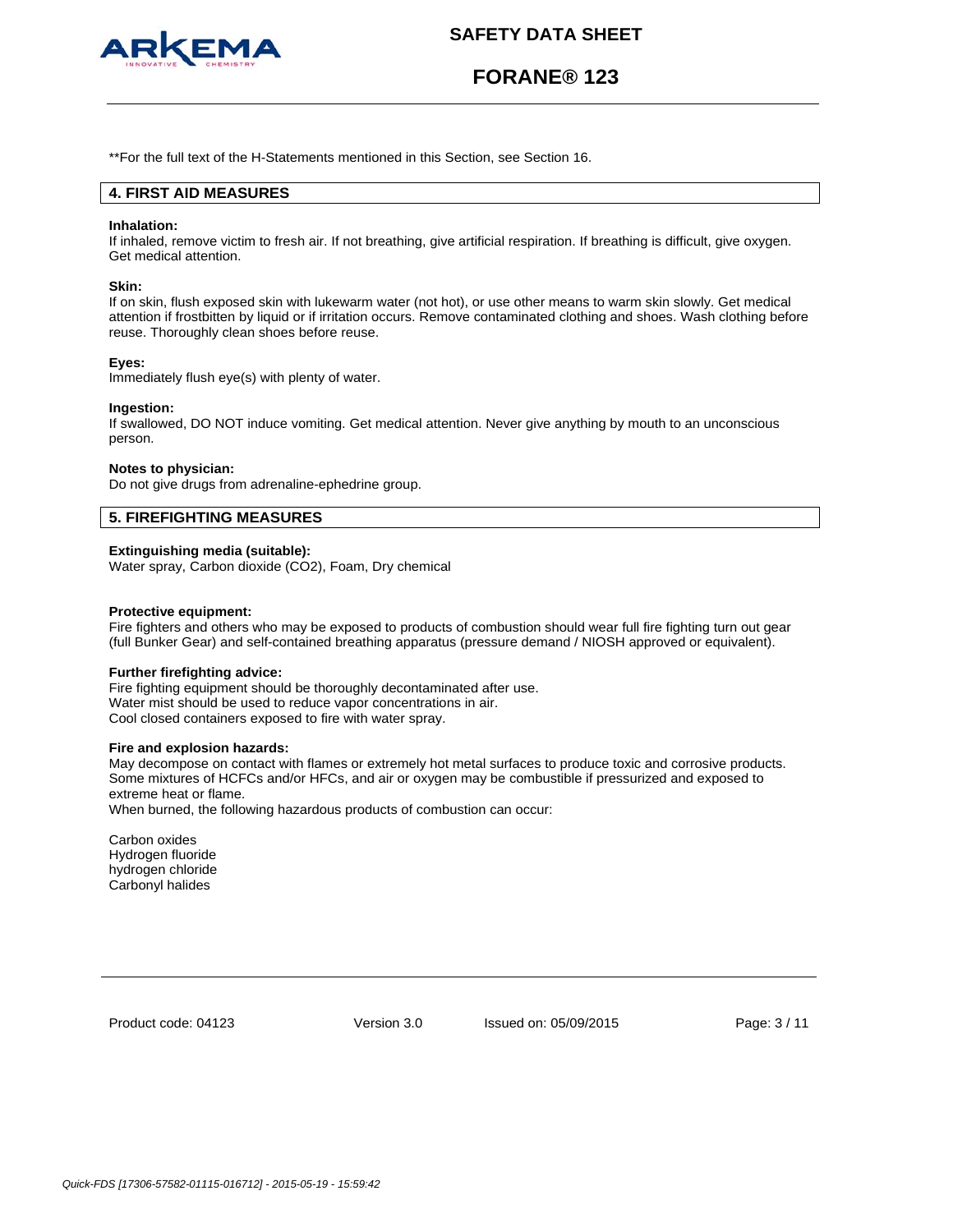

## **FORANE® 123**

## **6. ACCIDENTAL RELEASE MEASURES**

#### **In case of spill or leak:**

Prevent further leakage or spillage if you can do so without risk. Evacuate area of all unnecessary personnel. Eliminate all ignition sources. Use Halogen leak detector or other suitable means to locate leaks or check atmosphere. Keep upwind. Evacuate enclosed spaces and disperse gas with floor-level forced-air ventilation. Avoid breathing leaked material. Consult a regulatory specialist to determine appropriate state or local reporting requirements, for assistance in waste characterization and/or hazardous waste disposal and other requirements listed in pertinent environmental permits.

## **7. HANDLING AND STORAGE**

#### **Handling**

#### **General information on handling:**

Do not breathe vapor or mist. Avoid contact with the skin, eyes and clothing. Wear cold-insulating gloves/face shield/eye protection. Keep container closed. Use only with adequate ventilation. Use a backflow preventative device in piping. Wash thoroughly after handling. Do not change or force fit connections. Do not enter confined spaces unless adequately ventilated. Emptied container retains product residue. Improper disposal or reuse of this container may be dangerous and/or illegal.

### **Storage**

#### **General information on storage conditions:**

Keep away from direct sunlight. Store in cool, dry, well ventilated area away from sources of ignition such as flame, sparks and static electricity.

#### **Storage incompatibility – General:**

Finely divided metals (aluminium, magnesium, zinc...)

Alkaline earth metals

Strong oxidizing agents

Strong bases

Alkali metals

### **8. EXPOSURE CONTROLS/PERSONAL PROTECTION**

#### **Airborne Exposure Guidelines:**

### **Ethane, 2,2-dichloro-1,1,1-trifluoro- (306-83-2)**

US. OARS. WEELs Workplace Environmental Exposure Level Guide

Product code: 04123

Version 3.0 Issued on: 05/09/2015 Page: 4 / 11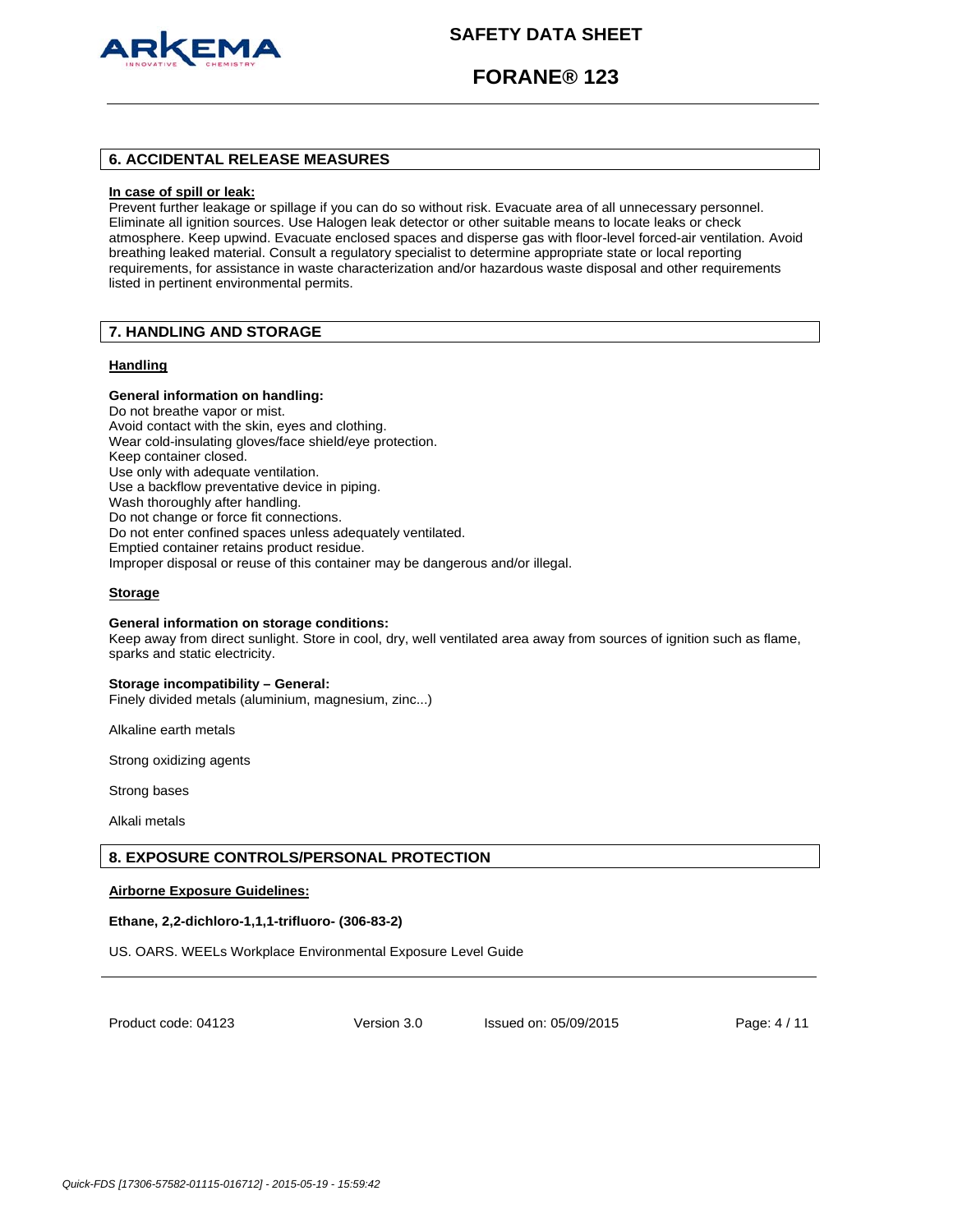

# **FORANE® 123**

| Time weighted average | 50 ppm (310 mg/m3) |
|-----------------------|--------------------|
| <b>Remarks:</b>       | Listed             |

Arkema Occupational Exposure Limits

time weighted average 10 ppm

Only those components with exposure limits are printed in this section. Limits with skin contact designation above have skin contact effect. Air sampling alone is insufficient to accurately quantitate exposure. Measures to prevent significant cutaneous absorption may be required. Limits with a sensitizer designation above mean that exposure to this material may cause allergic reactions.

### **Engineering controls:**

Investigate engineering techniques to reduce exposures below airborne exposure limits or to otherwise reduce exposures. Provide ventilation if necessary to minimize exposures or to control exposure levels to below airborne exposure limits (if applicable see above).If practical, use local mechanical exhaust ventilation at sources of air contamination such as open process equipment.

Monitor carbon monoxide and oxygen levels in tanks and enclosed spaces.

### **Respiratory protection:**

Do not breathe vapor or mist. Where airborne exposure is likely or airborne exposure limits are exceeded (if applicable, see above), use NIOSH approved respiratory protection equipment appropriate to the material and/or its components (full facepiece recommended). Consult respirator manufacturer to determine appropriate type equipment for a given application. Observe respirator use limitations specified by NIOSH or the manufacturer. For emergency and other conditions where there may be a potential for significant exposure or where exposure limit may be significantly exceeded, use an approved full face positive-pressure, self-contained breathing apparatus or positive-pressure airline with auxiliary self-contained air supply. Respiratory protection programs must comply with 29 CFR § 1910.134.

### **Skin protection:**

Wear appropriate chemical resistant protective clothing and chemical resistant gloves to prevent skin contact. Consult glove manufacturer to determine appropriate type glove material for given application. Rinse immediately if skin is contaminated. Wash contaminated clothing and clean protective equipment before reuse. Wash thoroughly after handling.

### **Eye protection:**

Use good industrial practice to avoid eye contact.

| <b>9. PHYSICAL AND CHEMICAL PROPERTIES</b> |                       |  |
|--------------------------------------------|-----------------------|--|
| Color:                                     | Clear - colourless    |  |
| <b>Physical state:</b>                     | liquid                |  |
| Odor:                                      | Ether-like (slightly) |  |
| Odor threshold:                            | No data available     |  |
| <b>Flash point</b>                         | None. does not flash  |  |
|                                            |                       |  |

Product code: 04123

Version 3.0 Issued on: 05/09/2015 Page: 5 / 11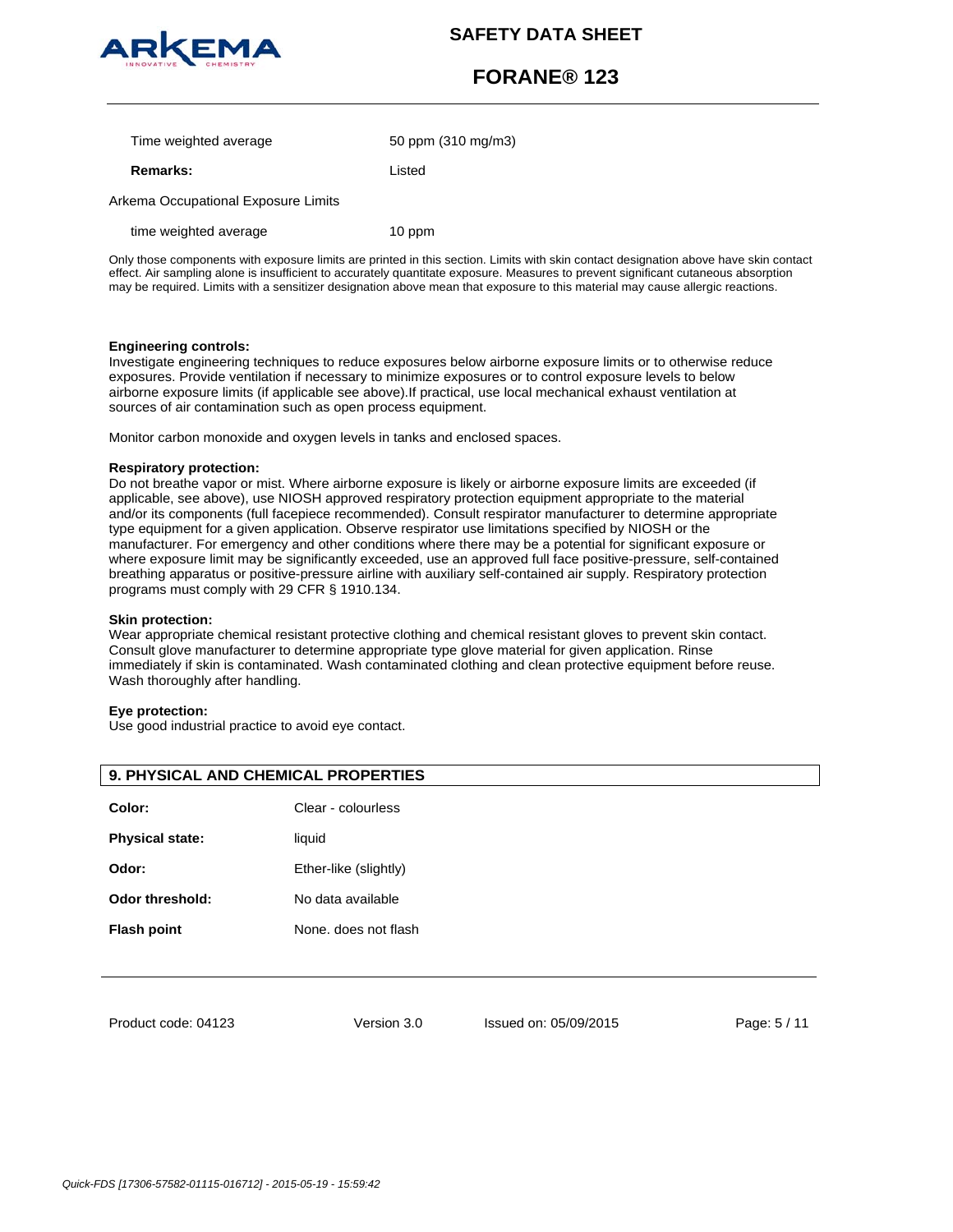

# **FORANE® 123**

| Auto-ignition<br>temperature:          | Not applicable                      |
|----------------------------------------|-------------------------------------|
| Lower flammable limit<br>(LEL):        | None.                               |
| <b>Upper flammable limit</b><br>(UEL): | None.                               |
| pH:                                    | $\overline{7}$                      |
| Density:                               | 1.46 g/cm3 (77 °F (25 °C))          |
| Vapor pressure:                        | 594.722 mmHg (70.0 °F (21.1 °C))    |
| Relative vapor density:                | 5.3 (Air = $1.0$ )                  |
| Vapor density:                         | 5.31 kg/m3                          |
| <b>Boiling point/boiling</b><br>range: | 82.0 °F (27.8 °C)                   |
| <b>Freezing point:</b>                 | -161 °F (-107 °C)                   |
| <b>Evaporation rate:</b>               | No data available                   |
| Solubility in water:                   | Slightly soluble                    |
| % Volatiles:                           | 100 %                               |
| Molecular weight:                      | 152.93 g/mol                        |
| Oil/water partition<br>coefficient:    | No data available                   |
| <b>Thermal decomposition</b>           | No data available                   |
| <b>Flammability:</b>                   | See GHS Classification in Section 2 |

## **10. STABILITY AND REACTIVITY**

## **Stability:**

This material is chemically stable under normal and anticipated storage, handling and processing conditions.

## **Materials to avoid:**

Strong oxidizing agents Alkaline earth metals Finely divided metals (aluminium, magnesium, zinc...) Strong bases Alkali metals

**Conditions / hazards to avoid:**  Heat

Product code: 04123

Version 3.0 Issued on: 05/09/2015 Page: 6 / 11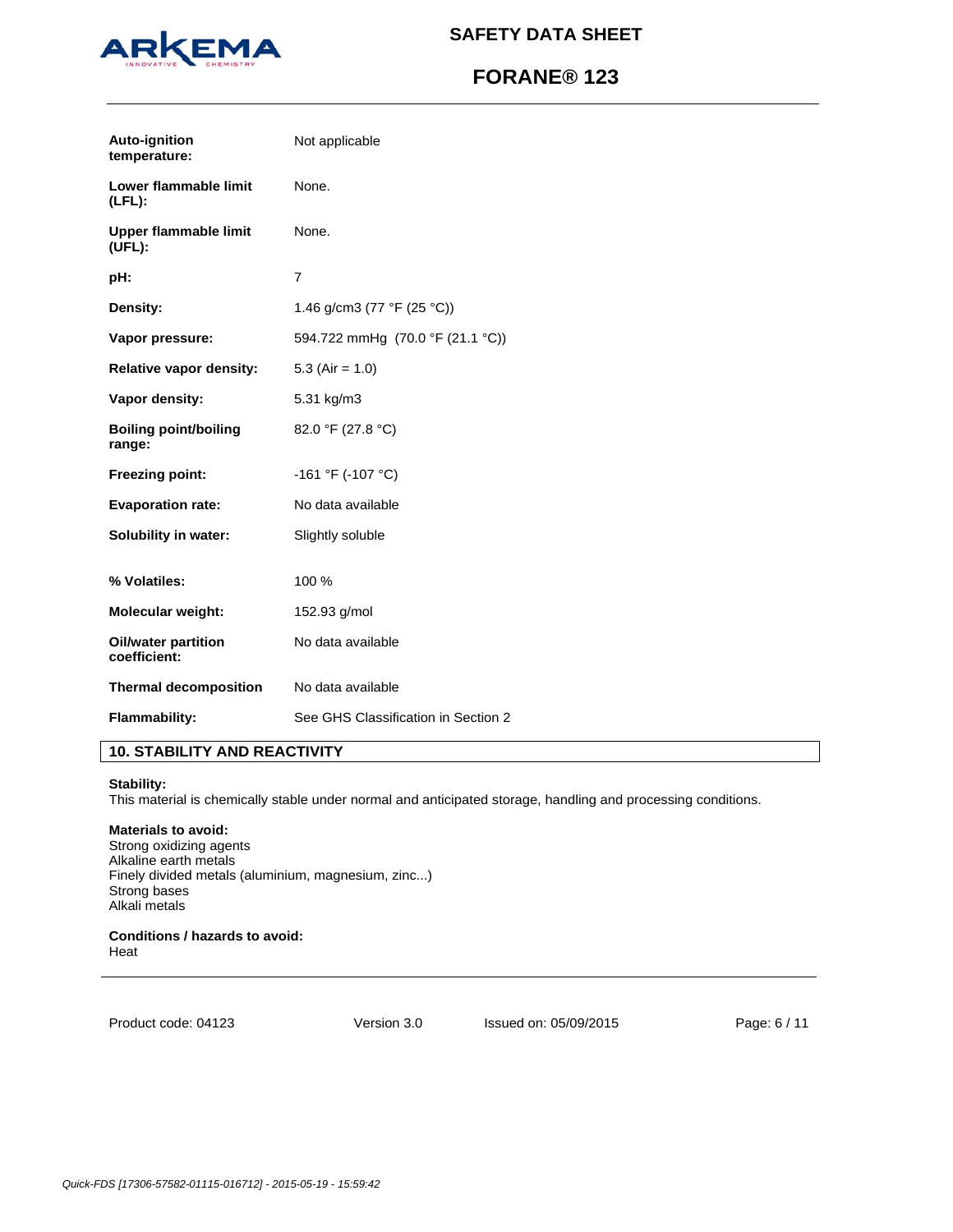

# **FORANE® 123**

#### **Hazardous decomposition products:**

Thermal decomposition giving toxic and corrosive products : Hydrogen fluoride hydrogen chloride Carbonyl halides Carbon oxides

## **11. TOXICOLOGICAL INFORMATION**

Data on this material and/or its components and/or a similar material are summarized below.

### **Data for FORANE® 123**

**Acute toxicity**

#### **Oral:**

Practically nontoxic. (Rat) ALD 9,000 mg/kg.

#### **Dermal:**

No deaths occurred. (rat, rabbit) LD0 > 2,000 mg/kg.

#### **Inhalation:**

Practically nontoxic. (Rat) 4 h LC50 = 32000 ppm. signs: Anaesthetic effect, weakness, incoordination, unresponsive (Gas, At high concentrations)

#### **Skin Irritation:**

Causes mild skin irritation. (Rabbit) (4 h) (Rapid evaporation of the liquid may cause frostbite.)

#### **Eye Irritation:**

Causes eye irritation. (Rabbit) signs: Rapid evaporation of the liquid may cause frostbite (gas spray)

#### **Sensitization:**

Causes cardiac sensitization. Inhalation. (Dog) Stress-induced heart effects. signs: irregular heart beat, rapid heart beat, in some cases, sudden death

#### **Skin Sensitization:**

Not a sensitizer. Guinea pig maximization test. (guinea pig) No skin allergy was observed

## **Repeated dose toxicity**

Chronic inhalation administration to Rat / affected organ(s): liver, pancreas, adrenal gland, eye, testes / signs: changes in organ structure or function, clinical chemistry changes

Subchronic inhalation administration to Dog / affected organ(s): liver / signs: changes in organ weights, changes in organ structure or function, clinical chemistry changes

#### **Carcinogenicity**

Chronic inhalation administration to Rat / affected organ(s): liver, pancreas, testes / signs: Increased incidence of tumors was reported.

### **Genotoxicity**

Product code: 04123

Version 3.0 Issued on: 05/09/2015 Page: 7 / 11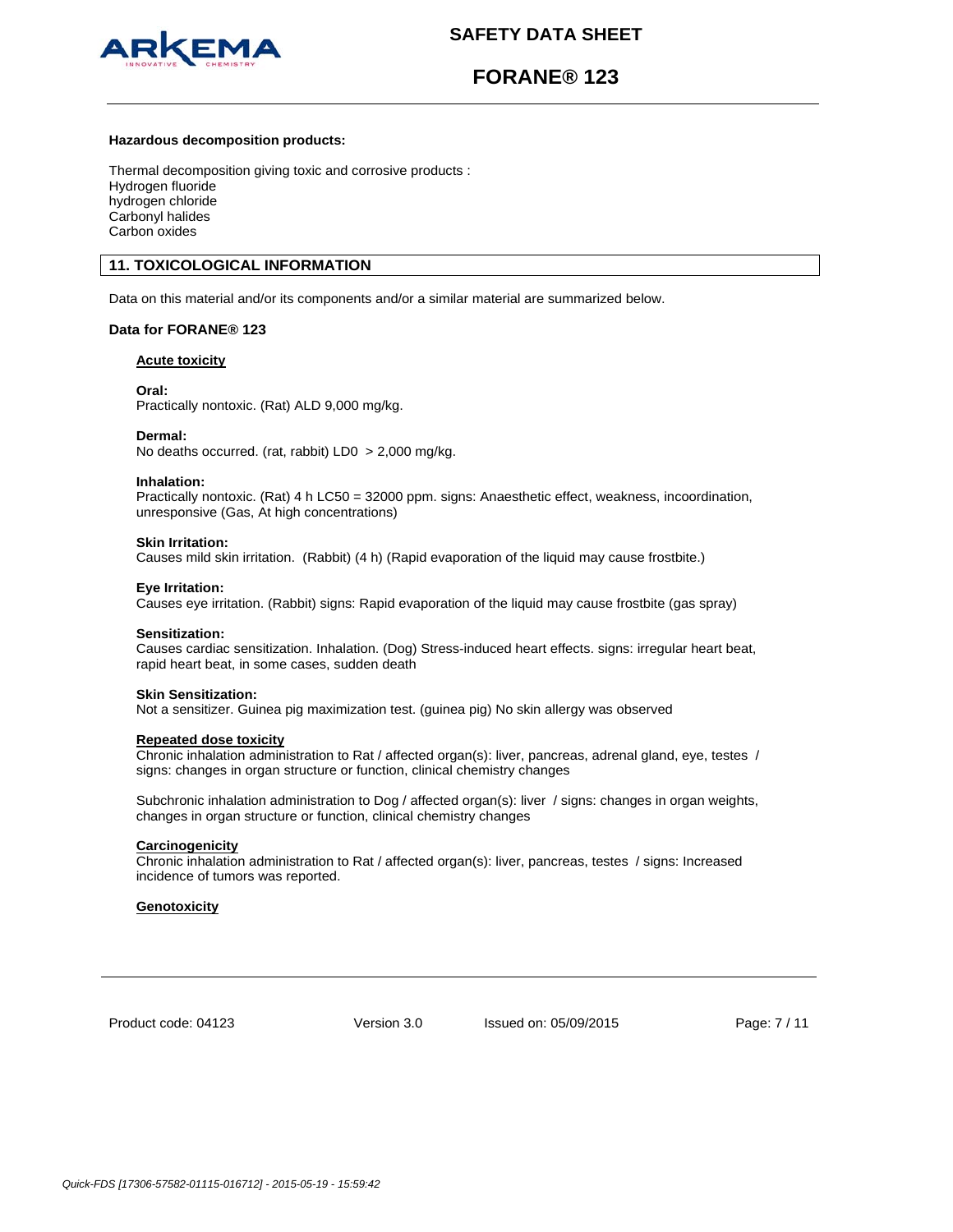

# **FORANE® 123**

### **Assessment in Vitro:**

No genetic changes were observed in laboratory tests using: bacteria, animal cells

Genetic changes were observed in laboratory tests using: human cells

#### **Assessment in Vivo:**

No genetic changes were observed in a laboratory test using: rats, mice

#### **Reproductive effects**

Reproduction test. inhalation (rat) / No toxicity to reproduction. / (levels produced toxic effects in the mothers and offspring)

## **12. ECOLOGICAL INFORMATION**

#### **Chemical Fate and Pathway**

Data on this material and/or a similar material are summarized below.

## **Data for FORANE® 123**

**Octanol Water Partition Coefficient:**

log Pow = 2.3 (calculated) (Low potential to bioaccumulate)

#### **Global Warming Potential:**

GWP 77 (Global warming potential with respect to CO2 (time horizon 100 years))

# **Ozone Depletion Potential:**

ODP 0.02 - 0.06

## **Ecotoxicology**

Data on this material and/or a similar material are summarized below.

## **Data for FORANE® 123**

**Aquatic toxicity data:**  Harmful. Oncorhynchus mykiss (rainbow trout) 96 h LC50 = 55.5 mg/l

#### **Aquatic invertebrates:**

Harmful. Daphnia magna (Water flea) 48 h EC50 = 17.3 mg/l

#### **Algae:**

Harmful. Pseudokirchneriella subcapitata (green algae) 72 h ErC50 = 96.6 mg/l

## **13. DISPOSAL CONSIDERATIONS**

### **Waste disposal:**

Do not vent the container contents, or product residuals, to the atmosphere. Recover and reclaim unused contents or residuals as appropriate. Recovered/reclaimed product can be returned to an approved certified reclaimer or back to the seller depending on the material. Completely emptied disposable containers can be disposed of as recyclable steel. Returnable cylinders must be returned to seller. Dispose of in accordance with federal, state and local regulations. Consult a regulatory specialist to determine appropriate state or local reporting requirements, for

Product code: 04123

Version 3.0 Issued on: 05/09/2015 Page: 8 / 11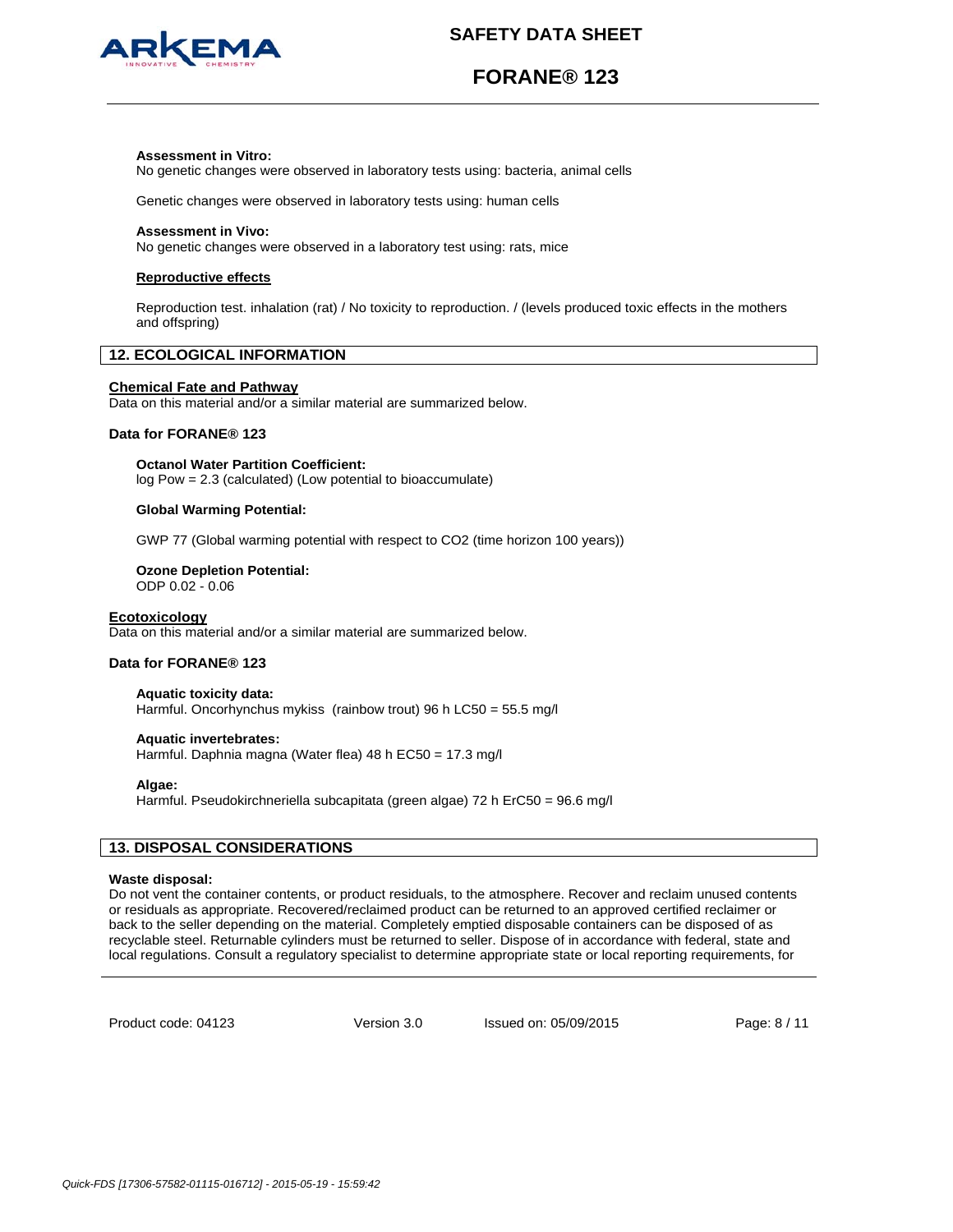

# **FORANE® 123**

assistance in waste characterization and/or hazardous waste disposal and other requirements listed in pertinent environmental permits. Note: Chemical additions to, processing of, or otherwise altering this material may make this waste management information incomplete, inaccurate, or otherwise inappropriate. Furthermore, state and local waste disposal requirements may be more restrictive or otherwise different from federal laws and regulations.

## **14. TRANSPORT INFORMATION**

**US Department of Transportation (DOT):** not regulated

**International Maritime Dangerous Goods Code (IMDG):** not regulated

| <b>Chemical Inventory Status</b>                                      |               |                                                                  |
|-----------------------------------------------------------------------|---------------|------------------------------------------------------------------|
| EU. EINECS                                                            | <b>EINECS</b> | Conforms to                                                      |
| United States TSCA Inventory                                          | TSCA          | The components of this product are all on<br>the TSCA Inventory. |
| Canadian Domestic Substances List (DSL)                               | <b>DSL</b>    | All components of this product are on the<br>Canadian DSL.       |
| China. Inventory of Existing Chemical Substances in<br>China (IECSC)  | IECSC (CN)    | Conforms to                                                      |
| Japan. ENCS - Existing and New Chemical<br>Substances Inventory       | ENCS (JP)     | Conforms to                                                      |
| Japan. ISHL - Inventory of Chemical Substances                        | ISHL (JP)     | Conforms to                                                      |
| Korea. Korean Existing Chemicals Inventory (KECI)                     | KECI (KR)     | Conforms to                                                      |
| Philippines Inventory of Chemicals and Chemical<br>Substances (PICCS) | PICCS (PH)    | Conforms to                                                      |
| Australia Inventory of Chemical Substances (AICS)                     | <b>AICS</b>   | Conforms to                                                      |
| United States - Federal Regulations                                   |               |                                                                  |
|                                                                       |               |                                                                  |

### **SARA Title III – Section 302 Extremely Hazardous Chemicals:**

The components in this product are either not SARA Section 302 regulated or regulated but present in negligible concentrations.

#### **SARA Title III - Section 311/312 Hazard Categories:**

Acute Health Hazard, Chronic Health Hazard

| Product code: 04123 |  |  |
|---------------------|--|--|
|---------------------|--|--|

Version 3.0 Issued on: 05/09/2015 Page: 9 / 11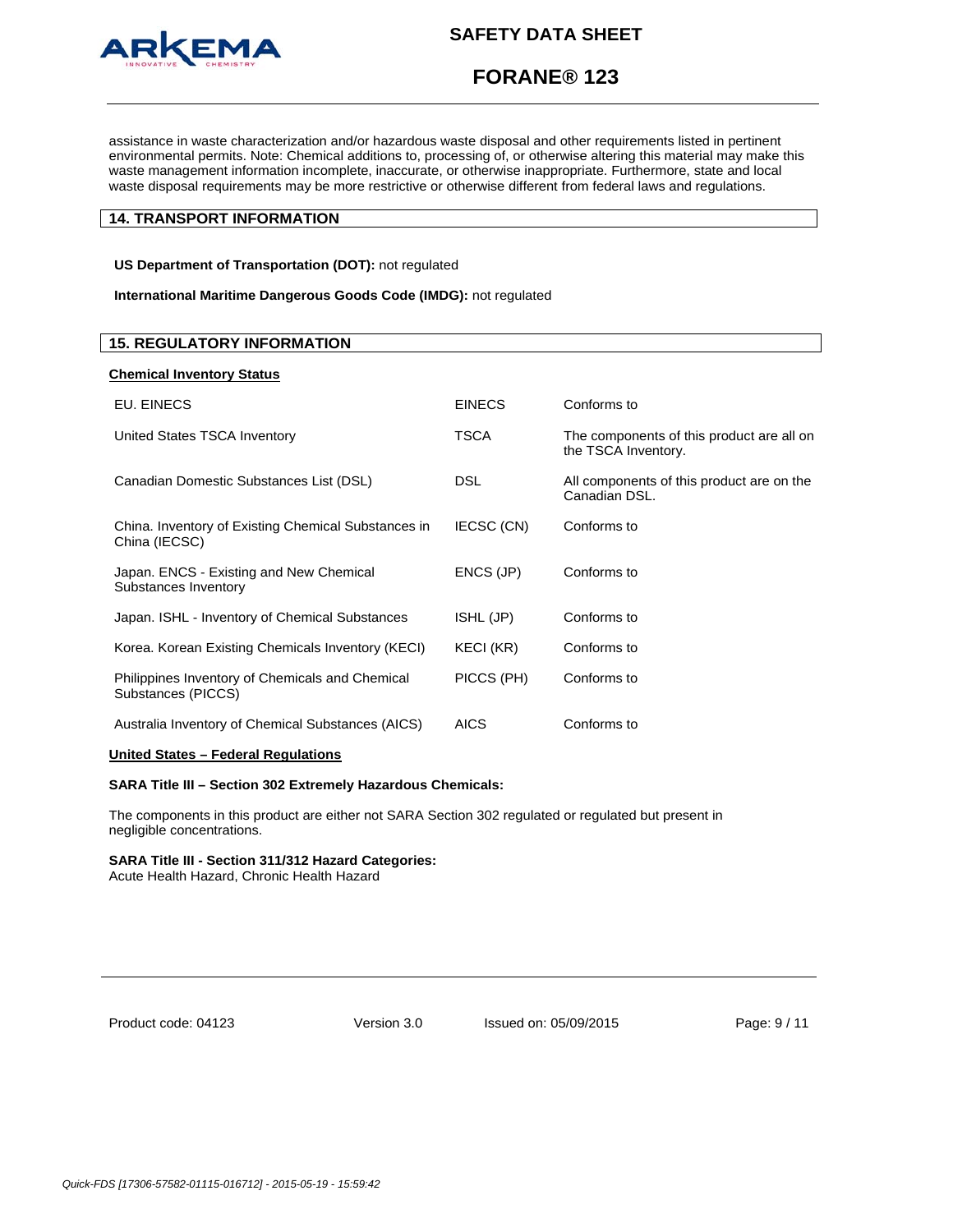

# **FORANE® 123**

#### **SARA Title III – Section 313 Toxic Chemicals:**

The following components are subject to reporting levels established by SARA Title III, Section 313:

| <b>Chemical Name</b>                  | CAS-No.  | De minimis<br>concentration | Reportable threshold:                                                                                           |
|---------------------------------------|----------|-----------------------------|-----------------------------------------------------------------------------------------------------------------|
| Ethane, 2,2-dichloro-1,1,1-trifluoro- | 306-83-2 | 1.0%                        | 25000 lbs (Manufacturing<br>and processing)<br>10000 lbs (Otherwise used<br>(non-<br>manufacturing/processing)) |
|                                       |          |                             |                                                                                                                 |

### **Comprehensive Environmental Response, Compensation, and Liability Act (CERCLA) - Reportable Quantity (RQ):**

The components in this product are either not CERCLA regulated, regulated but present in negligible concentrations, or regulated with no assigned reportable quantity.

#### **United States – State Regulations**

#### **New Jersey Right to Know**

Chemical Name CAS-No. Ethane, 2,2-dichloro-1,1,1-trifluoro- 306-83-2

## **Pennsylvania Right to Know**

Chemical Name<br>
Ethane. 2.2-dichloro-1.1.1-trifluoro-<br>
GAS-No.<br>
206-83-2 Ethane, 2,2-dichloro-1,1,1-trifluoro-

#### **California Prop. 65**

This product does not contain any chemicals known to the State of California to cause cancer, birth defects, or any other reproductive defects.

## **16. OTHER INFORMATION**

### **Full text of H-Statements referred to under sections 2 and 3.**

H373 May cause damage to organs through prolonged or repeated exposure.

H420 Harms public health and the environment by destroying ozone in the upper atmosphere.

#### **Latest Revision(s):**

| Reference number: | 000000033836 |
|-------------------|--------------|
| Date of Revision: | 05/09/2015   |
| Date Printed:     | 05/09/2015   |

FORANE® is a registered trademark of Arkema Inc.

Product code: 04123

Version 3.0 Issued on: 05/09/2015 Page: 10 / 11